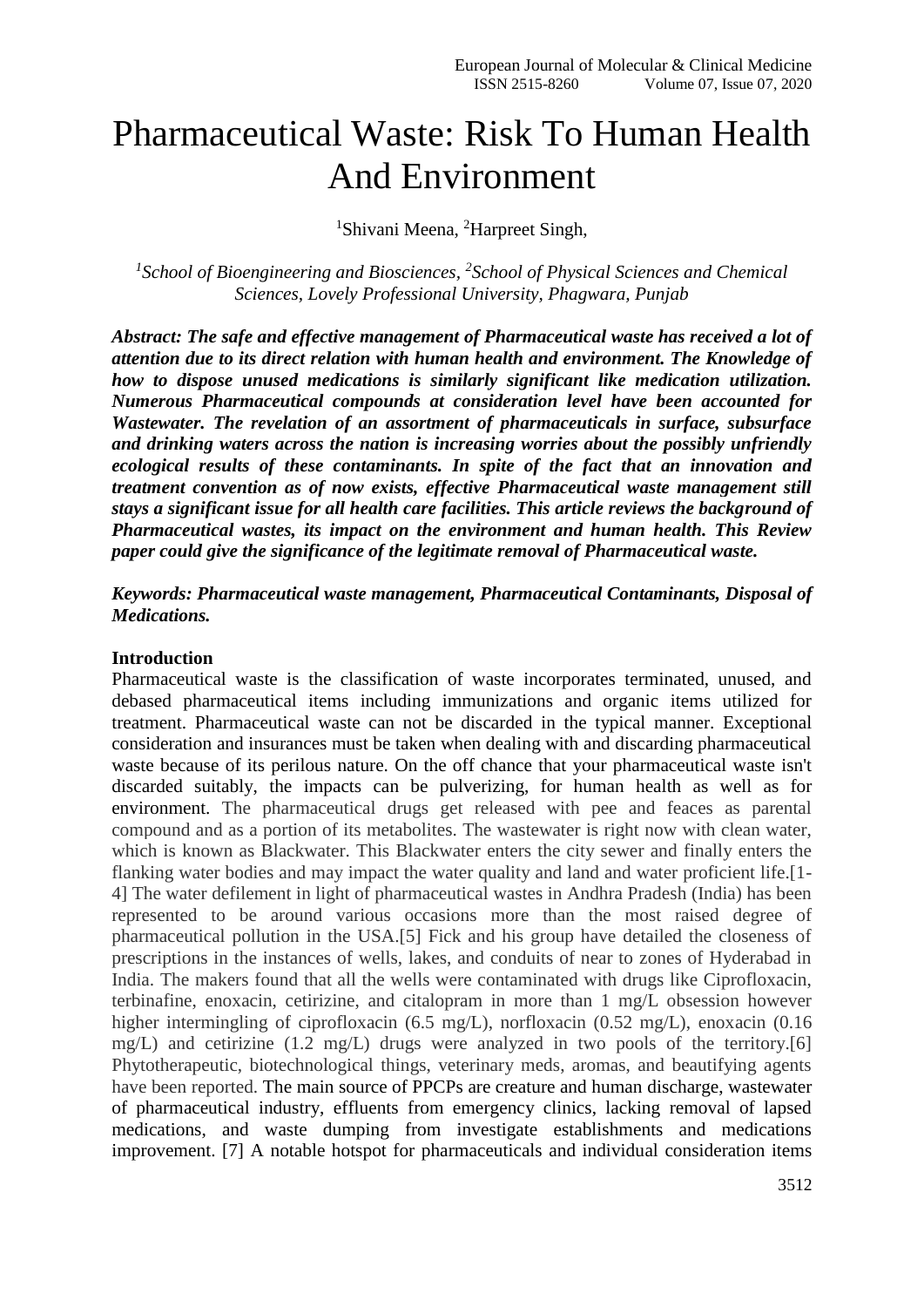(PPCPs) enter the earth through profluent from waste water treatment plants (WWTP). Other manners by which PPCPs go into the sea-going frameworks is through spillages from underground sewage frameworks.[8] Evacuation rates for pharmaceuticals in wastewater treatment plants (WWTPs) go from under 10 to practically 100% and rely upon the physiccompound attributes of the pharmaceutical and sort of treatment innovation [9].

## **Source of pharmaceutical Waste**

The Pharmaceuticals and personal care products (PPCPs) are a wide scope of natural mixes utilized for individual wellbeing or beauty care products reason, which incorporate remedial medications, phytotherapeutic, biotechnological items, veterinary medications, scents, and cosmetics. The main source of PPCPs are creature and human discharge, wastewater of pharmaceutical industry, effluents from emergency clinics, lacking removal of lapsed medications, and waste dumping from investigate establishments and medications improvement. [7] A notable hotspot for pharmaceuticals and individual consideration items (PPCPs) enter the earth through profluent from waste water treatment plants (WWTP). Other manners by which PPCPs go into the sea-going frameworks is through spillages from underground sewage frameworks.[8] Evacuation rates for pharmaceuticals in wastewater treatment plants (WWTPs) go from under 10 to practically 100% and rely upon the physiccompound attributes of the pharmaceutical and sort of treatment innovation [9]

## **Pharmaceutical Hazardous waste**

Pharmaceutical Hazardous wastes are grouped into two classes:

(1) Listed Wastes,

(2) Characteristic Wastes

Listed waste appears on one of four game plans of risky waste (F, K, P, and U). Characteristic wastes are overseen on the grounds that they show certain Perilous properties – ignitability, reactivity, corrosivity, and toxicity.[8]

Listed Waste

### **P-listed Pharmaceutical Waste**

P-recorded are business compound things that are arranged as seriously dangerous under RCRA. One of the basic criteria for recalling a prescription for the P-list as seriously hazardous is an oral lethal part of 50 mg/kg (LD50) or less. LD50 is the proportion of a material, given simultaneously, which causes the death of half of a get-together of guinea pigs [10] Some of the P-listed wastes are shown in Table 1

| <b>Description</b>       | <b>Waste code</b> |  |  |
|--------------------------|-------------------|--|--|
|                          |                   |  |  |
| Warfarin                 | P <sub>001</sub>  |  |  |
| Nicotine                 | P <sub>075</sub>  |  |  |
| Epinephrine              | P <sub>042</sub>  |  |  |
| Phentermine              | P <sub>046</sub>  |  |  |
| Arsenic trioxide         | P012              |  |  |
| Nitroglycerin            | P081              |  |  |
| Physostigmine salisylate | P188              |  |  |
| physostigmine            | P <sub>204</sub>  |  |  |

# **U-listed Pharmaceutical waste**

U-listed synthetic compounds incorporate a more extensive scope of pharmaceuticals and again should be the sole dynamic fixing to go under guideline. In fact, these things would not be controlled as risky waste when disposed of since neither one of us recorded fixing is the sole dynamic fixing. There are 21 medications on the U-list a couple of them are showed up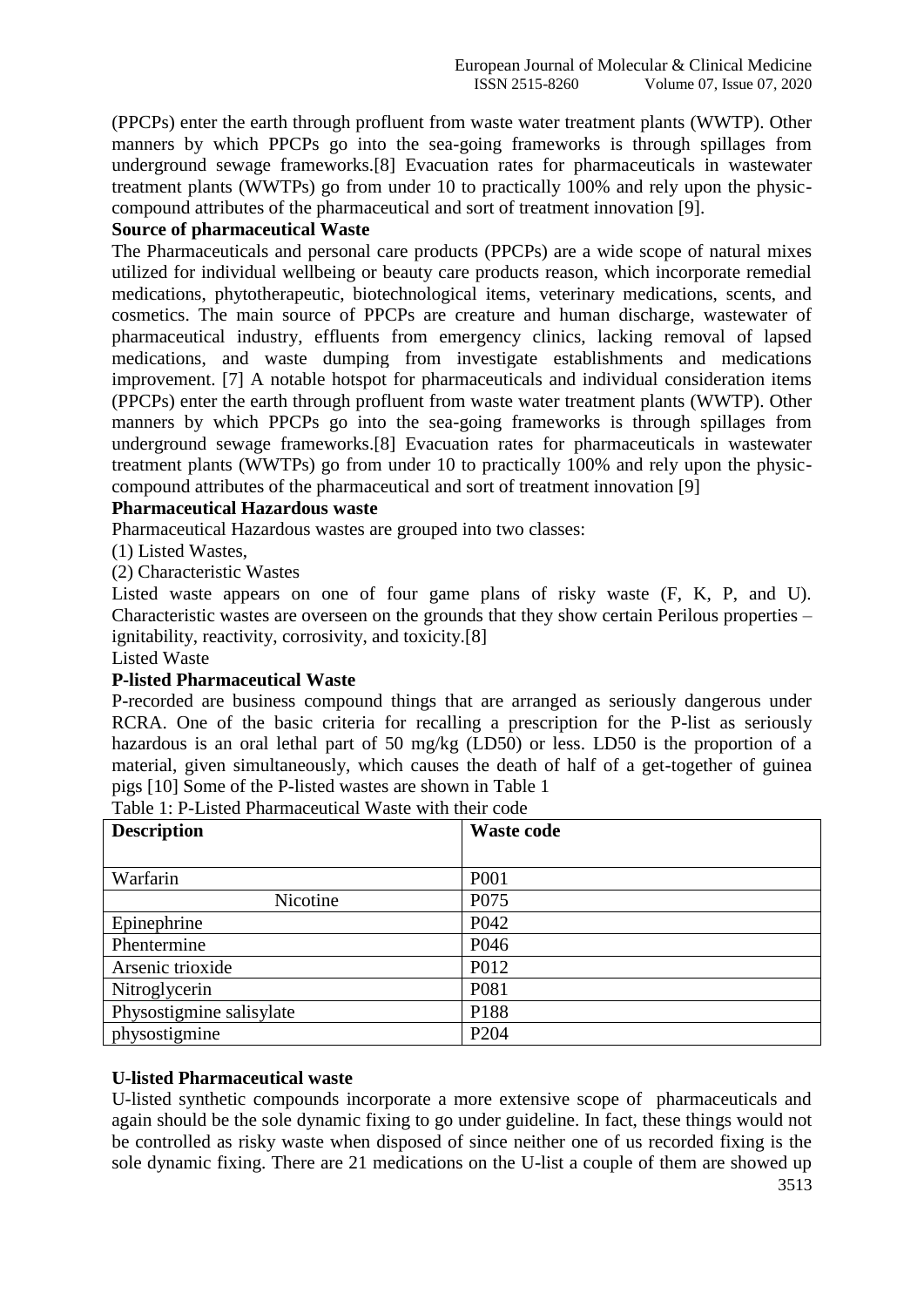in table 2. These synthetic concoctions are recorded fundamentally for their lethality. At the point when a medication squander containing one of these synthetics is disposed of, it must be overseen as perilous waste.

| <b>Description</b> | <b>Waste code</b> |  |  |
|--------------------|-------------------|--|--|
|                    |                   |  |  |
| Melphalan          | U150              |  |  |
| Mercury            | U151              |  |  |
| Mitomycin C        | U010              |  |  |
| Lindane            | U129              |  |  |
| Diethylstilbestrol | U089              |  |  |
| Daunomycin         | U059              |  |  |
| Phenol             | U188              |  |  |
| Uracil mustard     | U237              |  |  |
| Selenium sulfide   | U <sub>205</sub>  |  |  |

| Table 2: U-Listed Pharmaceutical waste and their code |  |
|-------------------------------------------------------|--|

### **F-listed Pharmaceutical Waste**

The F-list perceives Wastes from essential collecting and mechanical systems as risky. Since the systems making these wastes can occur in different territories of industry, the F list squanders are known as squanders from obscure sources. They can be divided into seven social occasions depending upon the kind of collecting or mechanical action that makes them:

- Spent dissolvable squanders,
- Electroplating and other metal finishing squanders,
- Dioxin-bearing squanders,
- Chlorinated aliphatic hydrocarbons creation.
- Wood securing squanders,
- Oil handling plant wastewater treatment overflows, and
- Multisource leachate

# **K-listed Pharmaceutical Waste**

The K-list perceives hazardous squanders from unequivocal fragments of industry and creating and are seen as source-express squanders. To qualify as a K-recorded dangerous waste, a waste must fit into one of the 13 classes on the overview and the waste must match one of the point by point K list waste portrayals in 40 CFR fragment 261.32.[11] Some organizations that make K list pharmaceutical squanders are; wood preservation, normal manufactured mixes manufacturing, pesticides delivering, oil refining, veterinary pharmaceuticals delivering, iron and steel creation, fundamental aluminum creation and helper lead getting ready**.**

### **Characteristic waste**

### **1. Ignitability (40 CFR 262.21)**

Wastes that are dangerous because of the ignitability trademark incorporate fluids with streak focuses beneath 60 °C, non-fluids that cause fire through explicit conditions, ignitable packed gases and oxidizers.

### **2. Corrosivity (40CFR 262.22)**

Wastes that are dangerous because of the destructiveness trademark incorporate fluid Wastes with a pH of not exactly or equivalent to 2, a pH more prominent than or equivalent to 12.5 or dependent on the fluids capacity to erode steel.

**3. Reactivity (40 CFR section 261.23)**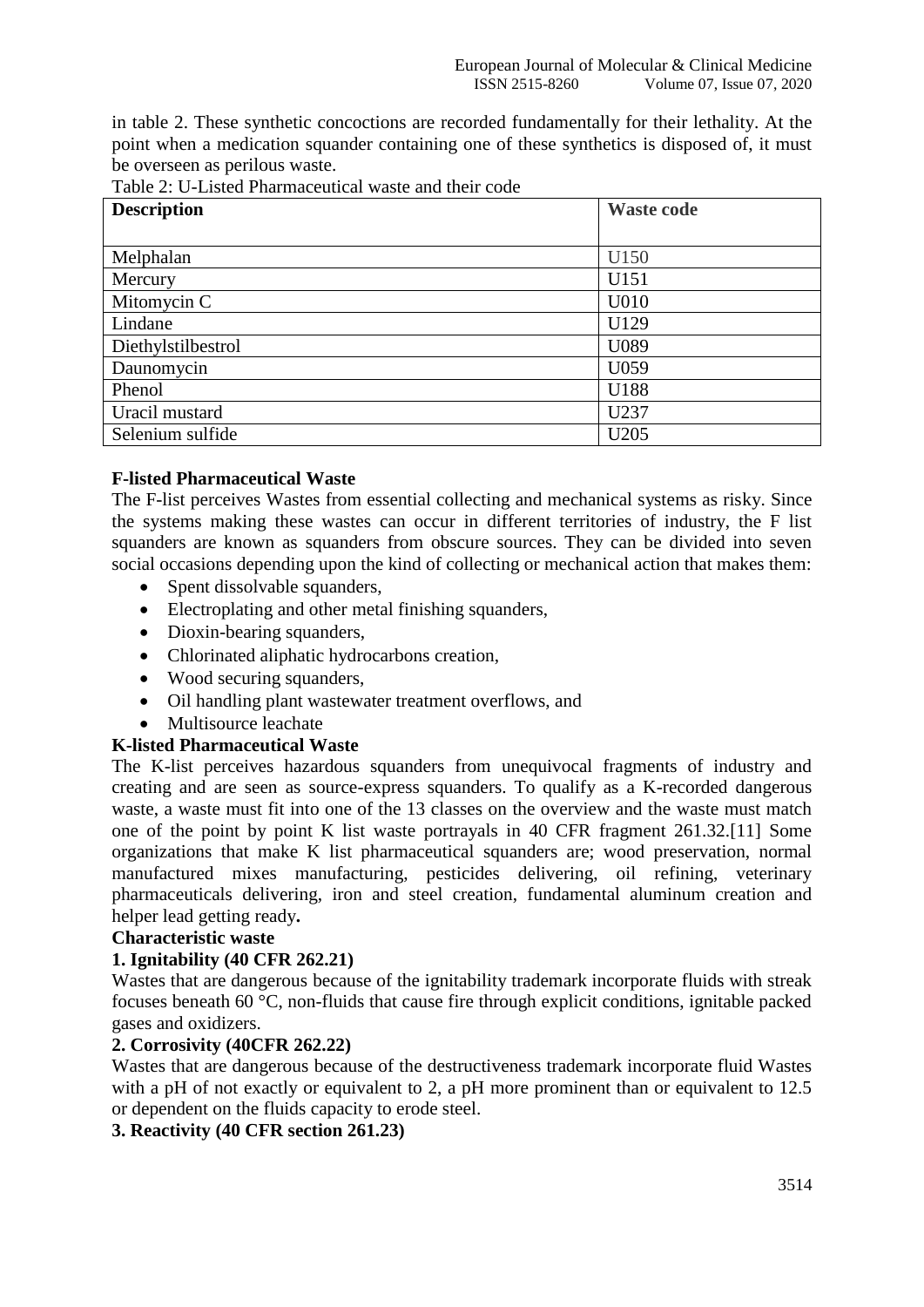Wastes that are dangerous **b**ecause of the reactivity trademark might be flimsy under ordinary conditions, may respond with water, may radiate poisonous gases and might be equipped for explosion or blast under typical conditions.

## **4. Toxicity (40 CFR section 261.24)**

Wastes that are dangerous because of the poisonous quality trademark are hurtful when ingested or retained. Lethal squanders present a worry as they might have the option to drain from squander and contaminate groundwater

## **Occurrence of pharmaceuticals**

Pharmaceutical waste in our biological system is the tremendous weight for our people in the future. It very well may be in each spot even in drinking water after water treatment.

The PPCPs that have been recognized in each united nation group in surface, ground, and wastewater particularly those detailed as below in table 3[12].

| <b>Pharmaceutical</b><br><b>Compounds</b> | Africa         | Asia           | <b>Eastern</b><br><b>Europe</b> | Latin<br>America<br>and<br>Caribbean | Western<br><b>Europe and</b><br>others |
|-------------------------------------------|----------------|----------------|---------------------------------|--------------------------------------|----------------------------------------|
| Diclofenac                                | 3              | 8              | 13                              | 3                                    | 23                                     |
| Carbamazepine                             | 3              | 6              | 13                              | $\overline{2}$                       | 24                                     |
| Ibuprofen                                 | 3              | 8              | 10                              | $\overline{2}$                       | 24                                     |
| Sulfametho                                | 5              | 9              | 10                              | $\overline{2}$                       | 21                                     |
| Naproxen                                  | $\overline{2}$ | 8              | 10                              | $\overline{2}$                       | 23                                     |
| Estrone                                   | $\mathbf{1}$   | 10             | 6                               | $\overline{2}$                       | 16                                     |
| Estradiol                                 | $\overline{2}$ | 9              | $\overline{4}$                  | $\overline{2}$                       | 17                                     |
| Ethinylestradiol                          | $\mathbf{1}$   | 8              | 3                               | $\overline{2}$                       | 17                                     |
| Trimethoprim                              | $\overline{2}$ | 9              | 3                               | $\overline{2}$                       | 13                                     |
| Paracetamol                               | $\mathbf{1}$   | 6              | $\overline{4}$                  | $\overline{3}$                       | 15                                     |
| Clofibric acid                            | $\mathbf{1}$   | 3              | 5                               | $\overline{2}$                       | 12                                     |
| Ciprofloxacin                             | $\mathbf{1}$   | 5              | $\mathbf{1}$                    | $\overline{2}$                       | 11                                     |
| Ofloxacin                                 | $\mathbf{1}$   | $\overline{4}$ | $\mathbf{1}$                    | $\mathbf{1}$                         | 9                                      |
| Estriol                                   | $\mathbf{1}$   | $\mathbf{1}$   | $\overline{2}$                  | $\mathbf{1}$                         | 10                                     |
| Ofloxacin                                 | $\mathbf{1}$   | $\overline{4}$ | $\mathbf{1}$                    | $\overline{2}$                       | $\overline{7}$                         |
| Acetylsalicylic<br>acid                   | $\mathbf{1}$   | $\overline{4}$ | $\mathbf{1}$                    | $\overline{2}$                       | $\overline{7}$                         |

Table 3: Occurrence of Pharmaceutical compounds(mg/liter) in united nation

# **Challenges with Pharmaceutical waste management in India**

For over 10 years, the social insurance industry has pondered befuddling guidelines around pharmaceutical waste administration. These guidelines can fluctuate generally from state to state and bigly affect hierarchical consistence. In spite of these guidelines and inceptions, a ton of difficulties to human services squander the executives rehearses are looked by Indian medicinal services division.

## **Absence of Segregation Practices**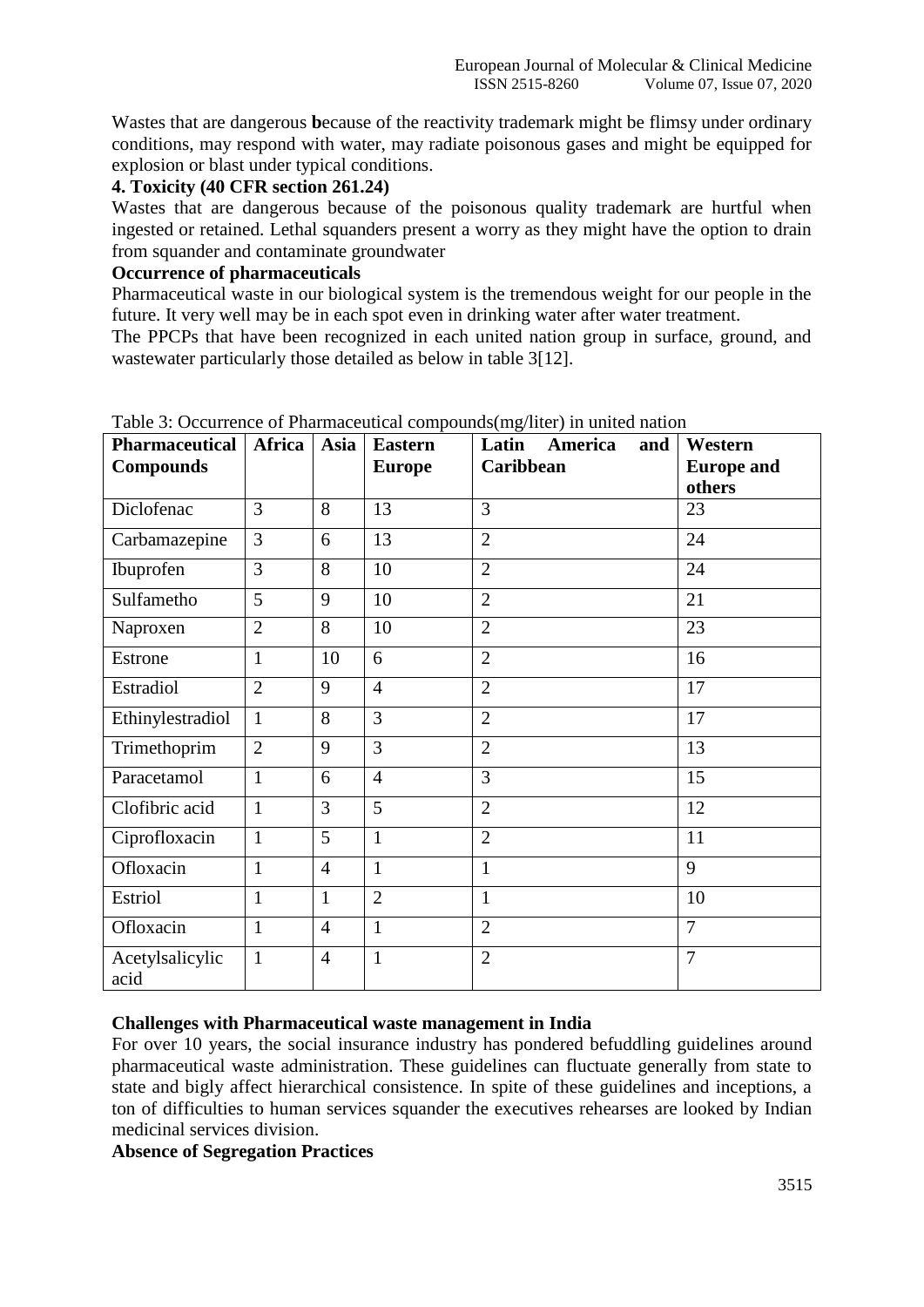Nonattendance of Segregation practices inside and out extends the measure of infectious clinical waste mixing of infectious waste with the general non-infectious waste, makes the entire mass possibly infectious [13] Poor detachment practice of the waste start from age to evacuation is found in Indian centers. In certain emergency clinics however better isolation rehearses are followed at the purpose of age, squander handlers are discovered combining it during the assortment what's more, brings about loss of extreme estimation of isolation [14].

# **Inappropriate Waste Management Operational approach**

Operational plans ought to incorporate the area and limit of the capacity compartments, recurrence of assortment for different sorts of squanders and calendar of exercises. Operational plans ought to incorporate the area and limit of the capacity compartments, recurrence of assortment for different sorts of squanders and calendar of exercises.[15] Studies show Indian HCUs have poor operational frameworks as work power at risk for these activities are in a general sense ward expert and other supporting staff [16]

### **Deficient Awareness and Training Programs**

Attention to fitting dealing with and removal of medicinal services squanders among wellbeing faculty is a need; it is basic that everybody should realize the potential wellbeing risks. Banner presentation, legitimate naming, and clarification by staff are compelling techniques. Classes and workshops, and investment in instructional classes are additionally basic [17]

#### **Unapproved Reuse of Health Care Waste**

Reuse of plastic syringes and other plastic material used in the human administrations is a thriving business of billions of Indian Rupees. More than one million people are busy with fabric picking. The assessed figure of business on this score in Delhi alone is in excess of 50 million Indian Rupees for each year.[13] Rewarding money related returns and absence of mindfulness about the issues related with biomedical squanders support squander picking and reusing exercises [18-20]

#### **Impact of Pharmaceutical wastes on Environment and human health**

The environmental presentation courses of pharmaceuticals into the earth are manufacturing units and crisis facility effluents, land applications (e.g., biosolids and water reuse, etc. Studies on anti-infection agents have shown that up to 95% of hostile to contamination blends can be released unaltered into the sewage structure. Also, higher groupings of neutralizing agents poisons can incite change in microbial system structure and in the long-run impact advanced methods for life.[21] In spite of the fact that the symptoms on human and creature wellbeing are generally examined in careful security and toxicology considers, the potential ecological effects of the assembling and utilization of meds are less surely known and have as of late become a subject of research intrigue. A portion of the impacts of different mixes most eminently anthelmintics from veterinary medication and antibacterial therapeutics—are as of now known[22]

The dangers that are related with natural release from pharmaceutical assembling contrast in a few regards from those that are related with the discharge of medications. This is fundamentally because of contrasts in presentation levels, as impacts limits are free of the defilement source. Centralizations of pharmaceuticals in view of release in city sewage effluents are obliged in light of the fact that any drug is simply used by a little part of the people each day, with the potential extraordinary instance of during an authentic disease or pandemic scene. Also, in various countries, each individual in like manner uses a high volume of water realizing a hidden high debilitating of excrement and pee.[23]

#### **Conclusion**

Pharmaceutical waste disposal is disturbing issue today and in addition increasingly more mindfulness from the human services experts just as end user. Drug specialist can possibly be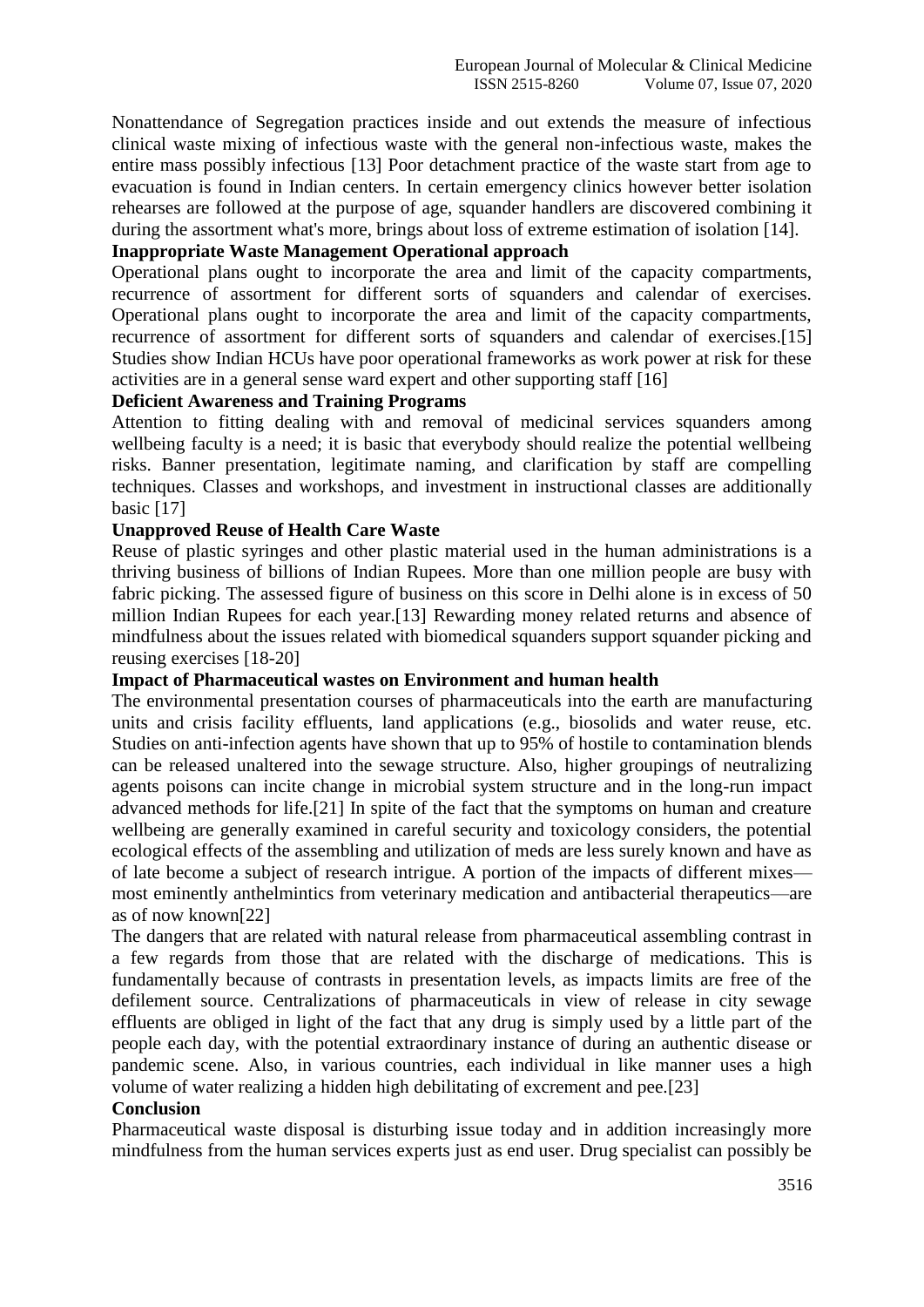on the bleeding edge of this development as human services proficient and drug specialist are in splendid situation to instruct quiet about safe medications removal. There is have to support the earth by standard and ecological amicable strategies for overseeing waste with the goal that we don't utilize alternative answers for the present issue, which will make more noteworthy issues for the following ages. The executives of waste ought to be arranged, archived, actualized and continued.

### **Abbreviations**

**RCRA**- Resource conservation and Recovery act **HCU-** Health care unit **CFR-** Code of Federal regulations

#### **References**

1. Kujawa-Roeleveld K. & WU E. S.(2014) Biodegradability and fate of pharmaceutical impact compounds in different treatment processes Sustainable Water Management in the City of the Future

2. Raza, K., Thotakura, N., Kumar, P., Joshi, M., Bhushan, S., Bhatia, A., ... & Katare, O. P. (2015). C60-fullerenes for delivery of docetaxel to breast cancer cells: a promising approach for enhanced efficacy and better pharmacokinetic profile. International journal of pharmaceutics, *495*(1), 551-559.

3. Bhatia, A., Singh, B., Raza, K., Wadhwa, S., & Katare, O. P. (2013). Tamoxifen-loaded lecithin organogel (LO) for topical application: development, optimization and characterization. International Journal of Pharmaceutics, 444(1-2), 47-59.

4. Singh, A., Lin, Y., Obot, I. B., Ebenso, E. E., Ansari, K. R., & Quraishi, M. A. (2015). Corrosion mitigation of J55 steel in 3.5% NaCl solution by a macrocyclic inhibitor. Applied Surface Science, *356*, 341-347.

5. Chander B., Sharma B., Negi V, Aswal R.S.,Singh P., Singh R.,Dobhal R.(2016) Pharmaceutical Compounds in Drinking Water.cell 6(1): 5774

6. Fick J., Soderstrom H, Lindberg Rh, Phan C, Tysklind M, Larsson DG(2009)Contamination of surface, ground and drinking water from Pharmaceutical production 28(12)2522-7

7. Narvaez JF & Jimenez c(2012)Pharmaceutical products in the Environent; sources, effects and risks.vitae vol.19

8. Rajbongshi S, Shah YD, Sajib AU(2016)Pharmaceutical Waste management : A review. volume 3,Issue12,192-206

9. Kumerrer K.(2009)Antibiotics in the aquatic environment –a review-part I. Cell 75(4)417- 34

10. Pratyusha K., Galkwad N.M, Pathak A.A, Chaudhari P.D(2012) review On : waste management in Pharmaceutical Industry 27, 121-129

11. United states Environmental Protection Agency, Defining Hazardous Waste ; Listed,Characteristic and Mixed Radiological Wastes